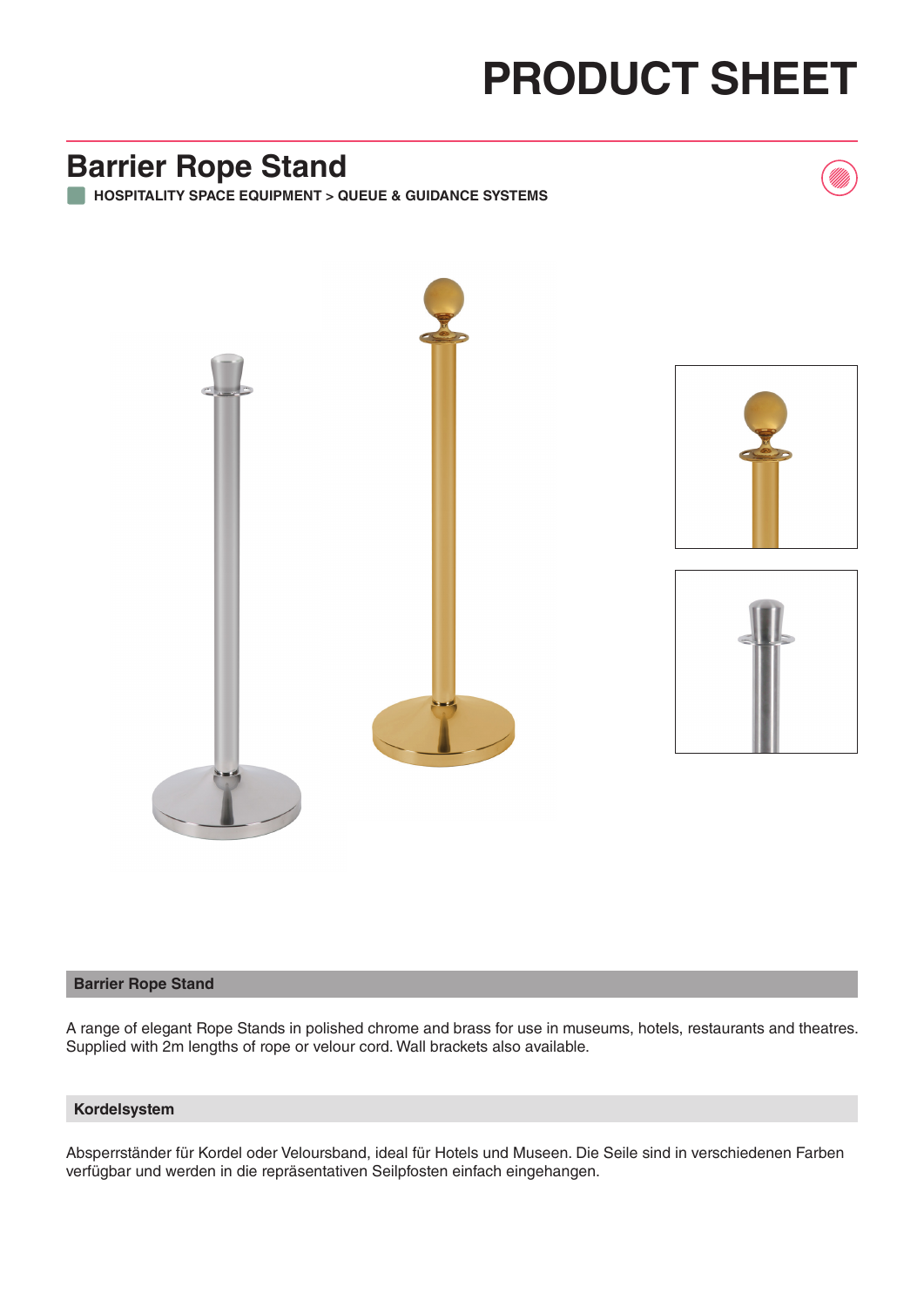# **PRODUCT SHEET**

## **Barrier Rope Stand**

**HOSPITALITY SPACE EQUIPMENT > QUEUE & GUIDANCE SYSTEMS**



**ZUBEHÖR**

**ACCESSORIES**





BSRRPCHRBLUE | | BSRRPGLDBLUE





BSRRPCHRRED



BSRWHCHROME







BSRWHGOLD